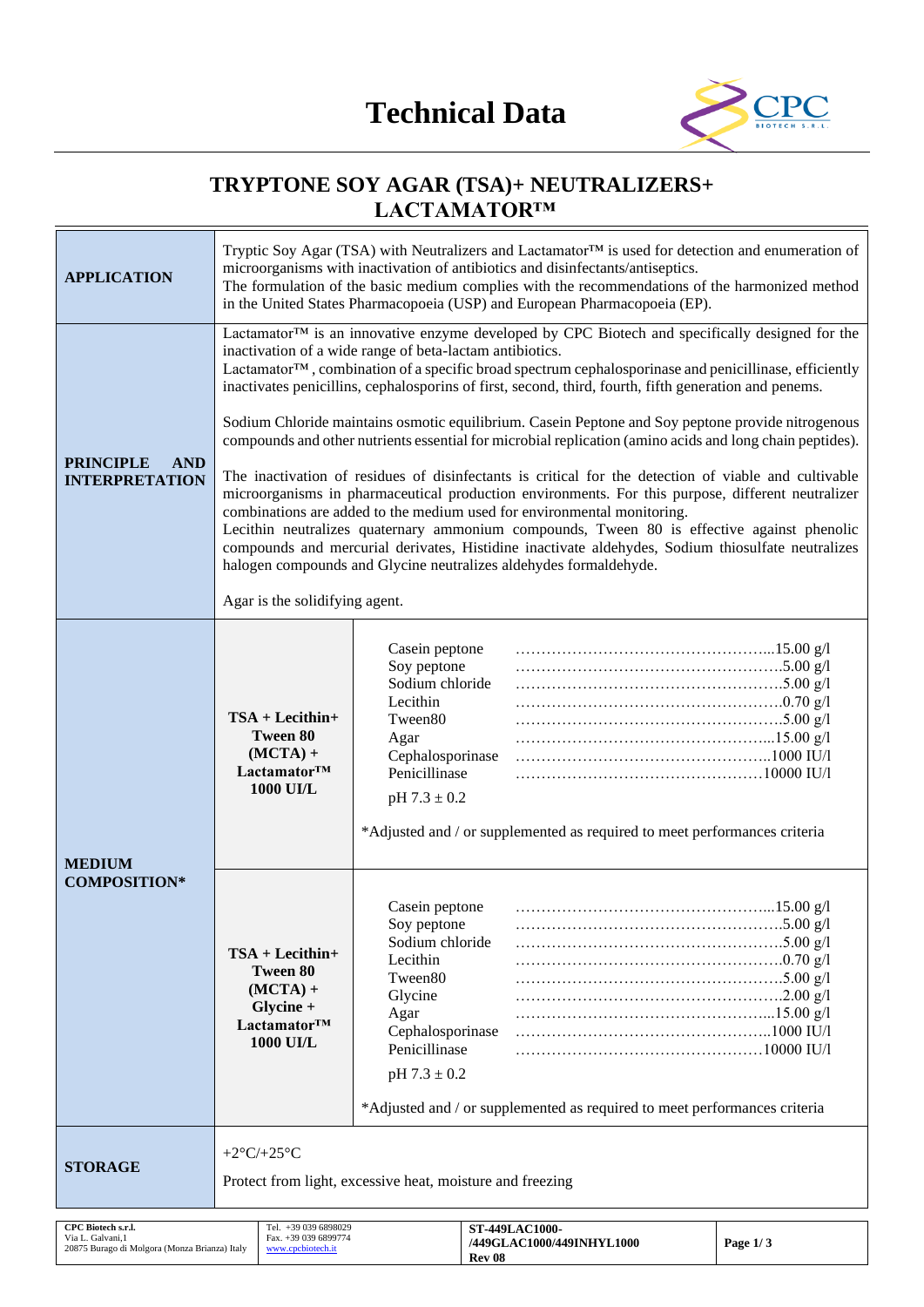

# **TRYPTONE SOY AGAR (TSA)+ NEUTRALIZERS+ LACTAMATOR™**

|                                                                                                                                                                                                                                                             | <b>Control strain</b>                                                                                                                                                                                                                                                                                                                                                                                                                                                                                                                                                                           | Growth Promotion Test: 10-100 viable microorganisms<br><b>Incubation Conditions</b> | <b>Specifications</b>                                                      |
|-------------------------------------------------------------------------------------------------------------------------------------------------------------------------------------------------------------------------------------------------------------|-------------------------------------------------------------------------------------------------------------------------------------------------------------------------------------------------------------------------------------------------------------------------------------------------------------------------------------------------------------------------------------------------------------------------------------------------------------------------------------------------------------------------------------------------------------------------------------------------|-------------------------------------------------------------------------------------|----------------------------------------------------------------------------|
|                                                                                                                                                                                                                                                             | E. coli<br><b>ATCC 8739</b>                                                                                                                                                                                                                                                                                                                                                                                                                                                                                                                                                                     | 24-72 h<br>at $32.5 \pm 2.5^{\circ}C$                                               | 70% <<br>R%<200%                                                           |
|                                                                                                                                                                                                                                                             | P. aeruginosa<br><b>ATCC 9027</b>                                                                                                                                                                                                                                                                                                                                                                                                                                                                                                                                                               | 24-72 h<br>at $32.5 \pm 2.5^{\circ}C$                                               | 70%≤R%≤200%                                                                |
| <b>QUALITY</b>                                                                                                                                                                                                                                              | S. aureus<br><b>ATCC 6538</b>                                                                                                                                                                                                                                                                                                                                                                                                                                                                                                                                                                   | 24-72h<br>at $32.5 \pm 2.5^{\circ}$ C                                               | 70% R% 200%                                                                |
| <b>CONTROL</b>                                                                                                                                                                                                                                              | <b>B.</b> subtilis<br><b>ATCC 6633</b>                                                                                                                                                                                                                                                                                                                                                                                                                                                                                                                                                          | 24-72 h<br>at $32.5 \pm 2.5^{\circ}$ C                                              | 70% <<br>R%<200%                                                           |
|                                                                                                                                                                                                                                                             | C. albicans<br><b>ATCC 10231</b>                                                                                                                                                                                                                                                                                                                                                                                                                                                                                                                                                                | 72-120h<br>at $32.5 \pm 2.5^{\circ}C$                                               | 70%≤R%≤200%                                                                |
|                                                                                                                                                                                                                                                             | A. brasiliensis<br><b>ATCC 16404</b>                                                                                                                                                                                                                                                                                                                                                                                                                                                                                                                                                            | 72-120h<br>at $32.5 \pm 2.5^{\circ}$ C                                              |                                                                            |
|                                                                                                                                                                                                                                                             | <b>Sterility control</b>                                                                                                                                                                                                                                                                                                                                                                                                                                                                                                                                                                        |                                                                                     | No growth                                                                  |
|                                                                                                                                                                                                                                                             | <b>Appearance</b>                                                                                                                                                                                                                                                                                                                                                                                                                                                                                                                                                                               |                                                                                     | Light yellow coloured, clear to<br>slightly opalescent gel forms in plates |
|                                                                                                                                                                                                                                                             | Data matrix code is composed of 20 digits:                                                                                                                                                                                                                                                                                                                                                                                                                                                                                                                                                      |                                                                                     |                                                                            |
| Digits $1\rightarrow 2$<br>Media code<br>Digits $3\rightarrow 7$<br>Batch number<br><b>BARCODE</b><br>Digits $8\rightarrow 9$<br>Sub-batch number<br>Digits $10 \rightarrow 14$<br>Progressive number<br>Digits $15 \rightarrow 20$<br>Expiry Date (DDMMYY) |                                                                                                                                                                                                                                                                                                                                                                                                                                                                                                                                                                                                 |                                                                                     |                                                                            |
| <b>GENERAL</b><br><b>WARNING NOTES</b>                                                                                                                                                                                                                      | Device must be handled according to asepsis precautions, of utilization of culture media is strictly<br>referred to the type of analysis that must be done. Please refer to specific norms and procedures. Do not<br>use if device is broken. Do not use if media shows accidental contamination signs. Do not utilize after<br>expiry date. Let device reach room temperature before utilizing. Results interpretation must be done by<br>qualified personnel, who must consider context of use.<br>Disposal of waste must be carried out according to national and local regulations in force |                                                                                     |                                                                            |

| CPC Biotech s.r.l.                            | $+390396898029$<br>Tel. | <b>ST-449LAC1000-</b>     |            |
|-----------------------------------------------|-------------------------|---------------------------|------------|
| Via L. Galvani.1                              | Fax. +39 039 6899774    | /449GLAC1000/449INHYL1000 | Page $2/3$ |
| 20875 Burago di Molgora (Monza Brianza) Italy | www.cpcbiotech.it       |                           |            |
|                                               |                         | <b>Rev 08</b>             |            |